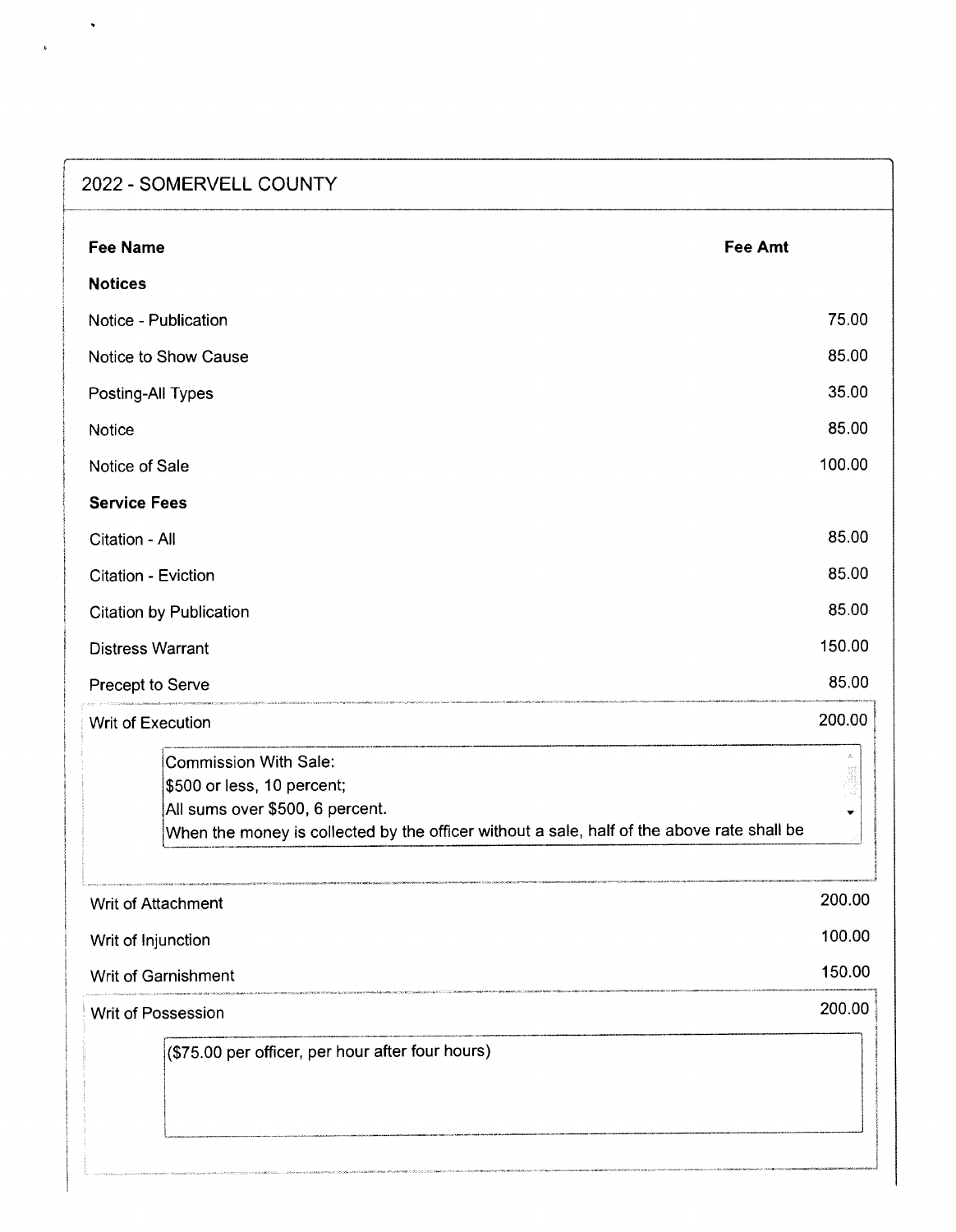| <b>Fee Name</b>                                                        | Fee Amt |
|------------------------------------------------------------------------|---------|
| Writ of Re-entry                                                       | 200.00  |
| Writ of Sequestration                                                  | 200.00  |
| <b>Tax Warrant</b>                                                     | 150.00  |
| Writ of Turnover Order                                                 | 150.00  |
| Writ of Habeas Corpus                                                  | 75.00   |
| <b>Temporary Restraining Order</b>                                     | 85.00   |
| Services not listed                                                    | 85.00   |
| Subpoena                                                               | 85.00   |
| Summons                                                                | 85.00   |
| Writ not Otherwise Provided for                                        | 200.00  |
| Order of Sale                                                          | 200.00  |
| Writ cancellation fee (for writs of execution and orders of sale)\$250 |         |
| Precept to Serve                                                       | 85.00   |
| <b>Other Service Fees</b>                                              |         |
| <b>Criminal Records Check</b>                                          | 5.00    |
| Personnel Fee per hour                                                 | 15.00   |
| Standard Size Paper Copy per page                                      | 1.00    |
| Deed or Bill of Sale (each)                                            | 40.00   |
| Peace Bond                                                             | 40.00   |
| plus per deputy/per hour, after two hours                              | 75.00   |
| Incident/Offense Report                                                | 5.00    |
| <b>Bailiff Fee</b>                                                     | 20.00   |
| Any media requests will be charged at actual cost to requestor         | .00     |
| <b>Estray Fees</b>                                                     |         |
| Release fee/per head                                                   | 30.00   |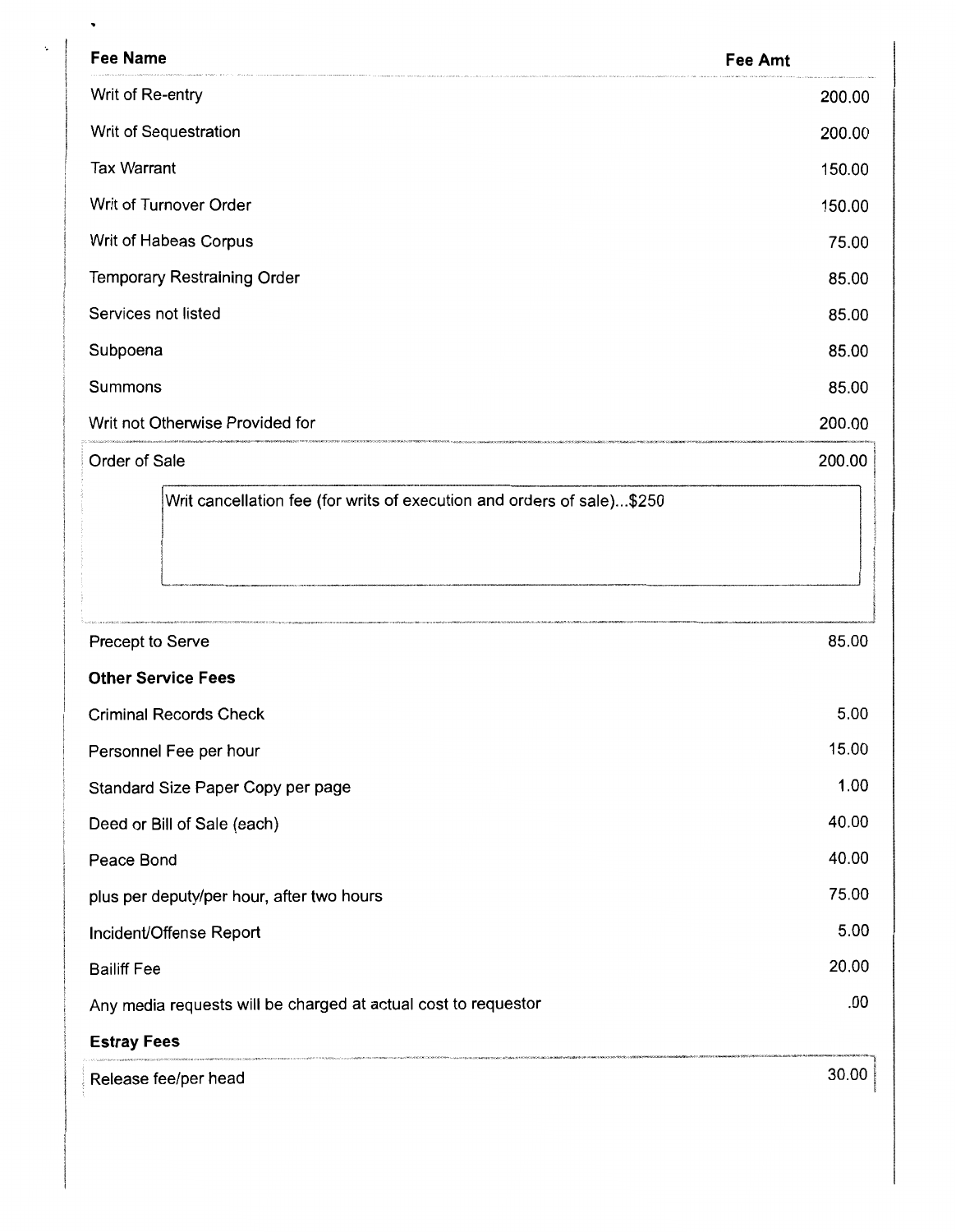**Fee Name Fee Amt** 

 $\hat{\mathbf{z}}$ 

Special Notice

- If roundup, hauling and/or care are done by Contract, cost will be assessed by Contractor. - Cost for any special care (i.e. Vet care, etc.) will be assessed by Caregiver.

| Impoundment/Hauling of each additional large animal                                                       | 75.00  |
|-----------------------------------------------------------------------------------------------------------|--------|
| Impoundment/Hauling of large & small animals (goats, sheep, etc) - five (5) or less                       | 100.00 |
| Impoundment/Hauling of small animals- each additional animal over five (5)                                | 25.00  |
| Boarding/Feeding large animal (cattle, horses, ostrich, emu, llama, etc) ♦ per<br>day/per animal          | 12.50  |
| Boarding/Feeding small animal (goats, sheep, etc.) $\diamondsuit$ per day/per animal                      | 12.50  |
| Impoundment/Hauling large animals (cattle, horses, ostrich, emu, llama, etc.) $\clubsuit$ first<br>animal | 125.00 |

## **Address 1**

|  | <b>Title County Clerk</b> |  |
|--|---------------------------|--|
|--|---------------------------|--|

**Address** 107 Northeast Vernon

**Additional**  P.O. Box 1098 **Address** 

**City, State Zip** Glen Rose, TX 76043

**Phone** 254-897-4427 **Extension** 3246

**Fax** 

## **Address 2**

**Title** Somervell County Constables

**Address** PO Box 841

**Additional** 102 NE Vine Street **Address** 

**City, State Zip** Glen Rose, TX 76043

**Phone** 254-897-2424

**Fax** 

## **Address 3**

**Title** Somervell County Sheriff

**Address** PO Box 3268